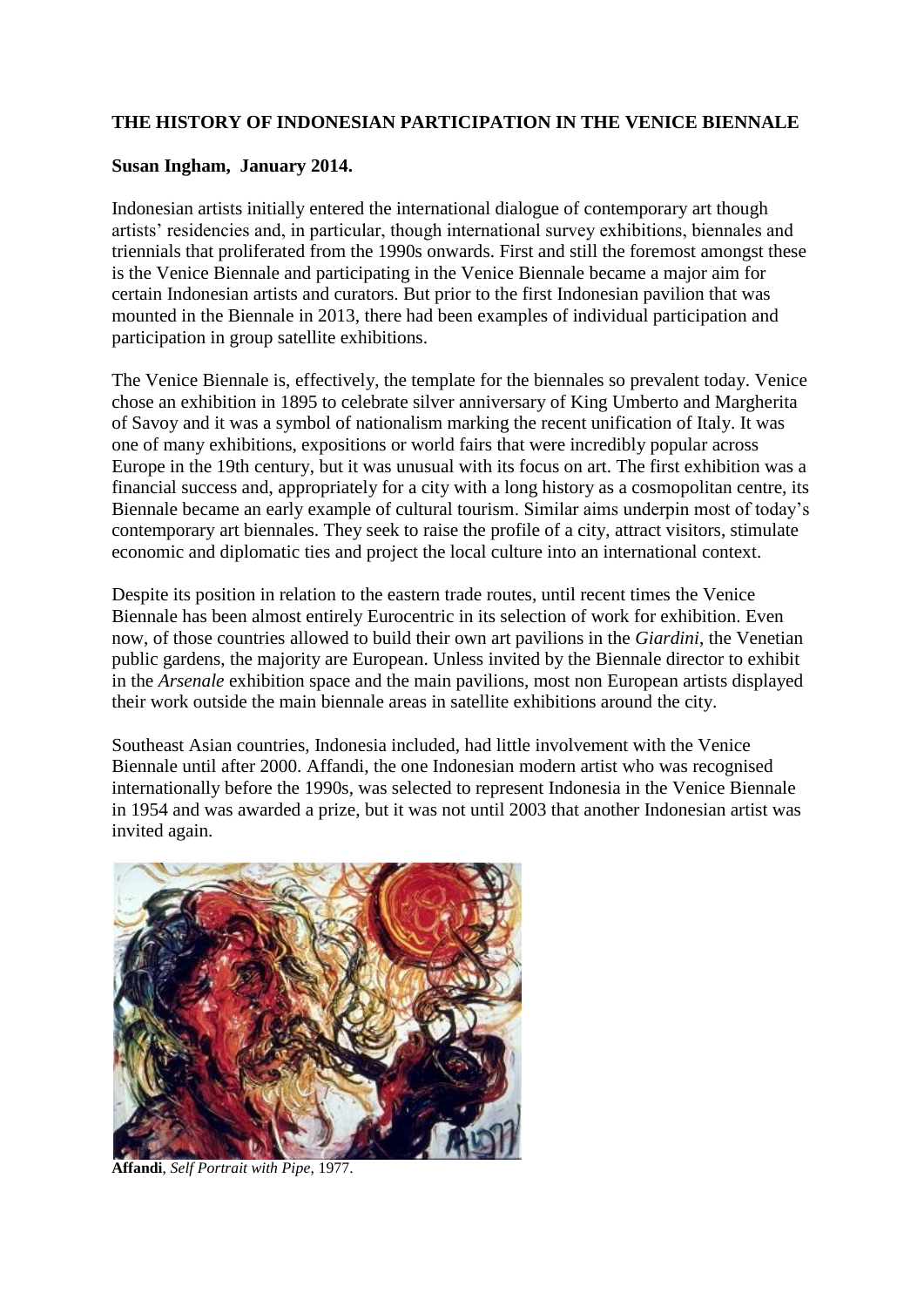A few Indonesian artists were involved in the satellite exhibitions during the 1990s. Dewa Putu Mokoh from Bali participated in a two-man show in 1993 and Setiawan Sabana, Anusapati and Hendrawan Ryanto were involved in an exhibition in 1997 financed by the Rockefeller Foundation. This exhibition was titled *Modernities and Memories - recent work from the Islamic world*, and shown in the *Zenobio Institute*.

Setiawan, a printmaker, exhibited a conceptual piece that was an installation of printed matter. It emphasised the impermanence of paper as the basis of art works, as paper came from forests that were themselves endangered. He believed that the age of paper in which we live was disappearing. His installation of found objects and paper rubbish challenged the viewer with its lack of aesthic values, the prosaic, almost ugly arrangment emphasising content over visual attractiveness. He was tapping into an international vocabulary of conceptual art that prioritised the idea over the formal properties of an artwork.



**Setiawan Sabana**, Left, *Monument of Paper*, 1996, exhibited in **Modernities and Memories - recent work from the Islamic world**, Venice, 1997; and Right: a similar work, *Peradaban Kertas - Kisah-Kisah,* Paper Civilization - Legends, (detail), exhibition, Bentara Budaya, 2005.

By the turn of the century globalised communication contributed to a similarity in form and content of art across national boundaries and critics claimed that art had become homogenised and had lost contact with local character. The push and pull between global influence and local identity continues to be an issue for art in general and, in particular, it became an issue for the Indonesian pavilion in Venice in 2013. For the  $50<sup>th</sup>$  Biennale of Venice ten years ago, the Biennale Director, Francesco Bonami, and curator Hou Hanru, invited Heri Dono to exhibit in the *Arsenale* in Hou Hanru's section, *Z.O.U. Zone of Urgency*, the first Indonesian artists since Affandi to be so invited.<sup>[1](file:///C:/SuesFolder/WEBPAGE/THE%20WEBSITE%20-%20Copy/pages/whats_new_140510.html%23footnote_a1)</sup> Heri had become the first globetrotting contemporary Indonesian artist and so often, too often, he was the chosen representative of Indonesian art in international survey exhibitions.

Heri's work, *Trojan Cow*, was a large, comic, cow-shaped puppet and a mixed media painting which can be viewed on line on the [Universes-in-universe](http://universes-in-universe.de/car/venezia/bien50/zou/e-dono.htm) website. The work used distorted, Wayang-style figures to disguise with humour Heri's pointed criticism of the invasion of Iraq. A Superman figure in cowboy gear represents George W. Bush, a Batman figure is Tony Blair shooting at an oilcan with Saddam Hussein's head on it. The whole is a shadow play drama for the dumb cow which represents the people. Heri typically combined Indonesian Wayang characters with contemporary comic strip figures but their grotesque shapes and leering faces have an uncomfortable, disturbing edge to them. His best work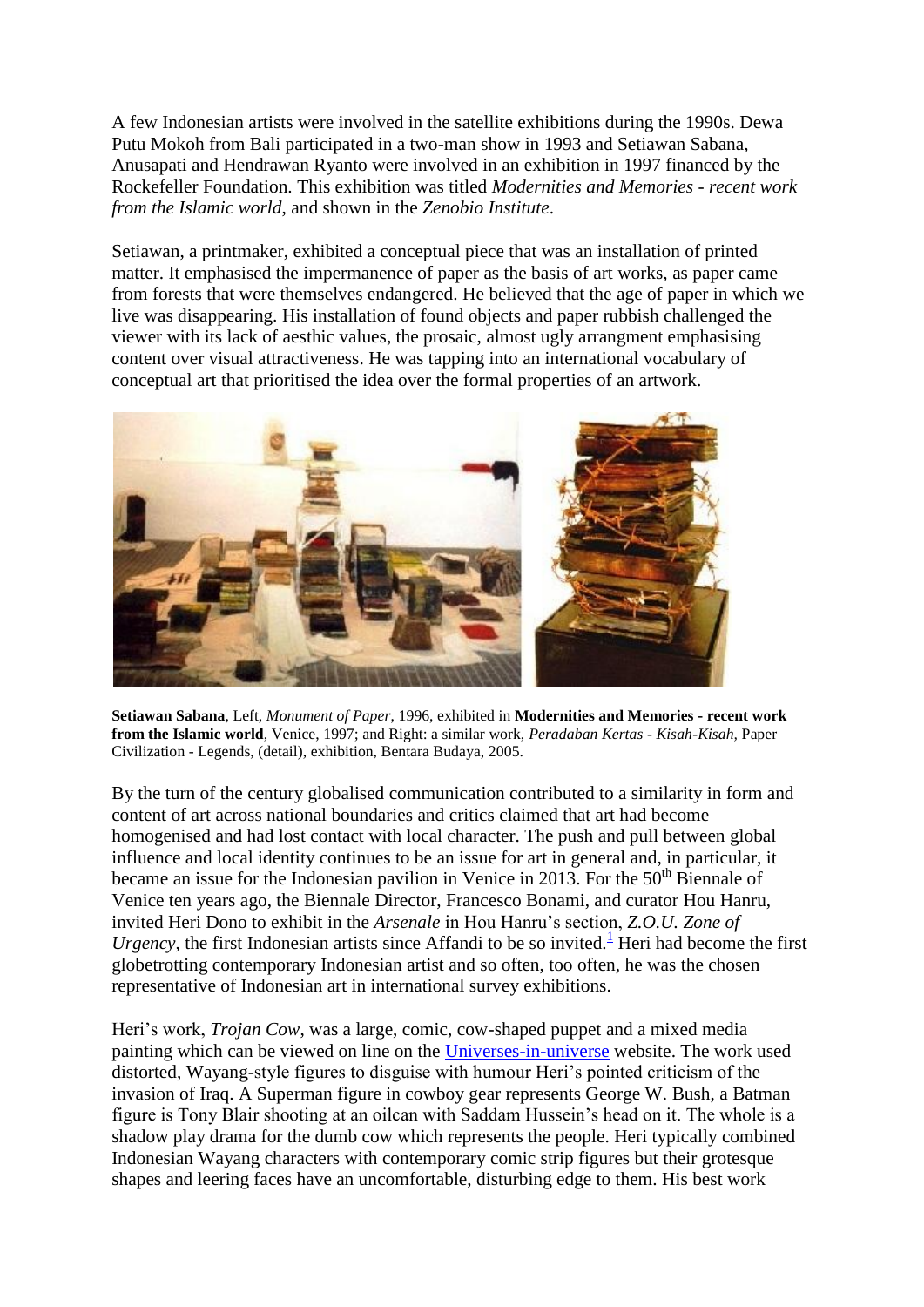keeps these elements of play and danger in balance in what was a criticism of Suharto's Indonesia and now has become his commentary on contemporary life.

While Heri was invited to exhibit in the *Arsenale*, a separate group of Indonesian artists had a different experience in a satellite exhibition in Venice. It is assumed that such exhibitions represent their country of origin which would, therefore, coordinate and sponsor it. According to the curator, Amir Sidharta, the Indonesian Ministry of Tourism and Culture was enthusiastic when approached and agreed to provide the airfares for exhibiting artists, but somehow the money 'disappeared'. The artists who attended were either self-funded or forced to organise their own sponsorship[.](file:///C:/SuesFolder/WEBPAGE/THE%20WEBSITE%20-%20Copy/pages/whats_new_140510.html%23footnote_a2)<sup>2</sup> Arahmaiani was funded by the gallery that represented her in Berlin at the time, Ochs and Preuss; others were subsidised by a successful Balinese artist and one or two, including Mella Jaarsma, dropped out. Individual and private sponsorship, not the Indonesian government's support, has gained exposure for Indonesian art overseas, and this has remained the pattern for Indonesian art in international exhibition.

Arahmaiani, whose activist art concerns both Indonesian and international issues, presented a work in response to a disturbing experience she had while transiting Los Angeles airport en route to Canada, an experience that illustrated stereotypical Western perceptions of Indonesians after 9/11.

On the 11th June 2002 she was arrested by immigration officers at LAX for failing to have a transit visa, interrogated for four hours and eventually held overnight in a hotel room observed by a male officer. She was deeply shocked, as a Muslima, being forced to share a private space with a male, a man who must have been aware of the difficulty of her position, being of a Pakistani origins himself. Arahmaiani believed she was treated in this way because Muslims were being equated with terrorists and Indonesia, being bracketed with the Islamic world, was not recognised as having a separate religious and social character.



**Arahmaiani**, *11 June 2002*, installation at the 50th Venice Biennale, 2003.

Working from her personal experience, she created a piece in Venice in 2003 titled, *11 June 2002*, which was a reconstruction of the room in which she had been held. She used a color scheme of red and white, the colors of the Indonesian flag, with a design of red hearts over a white bedspread and curtains, a romantic and sentimental design at odds with being forcibly detained and observed. The objects placed in the space also sent conflicting messages: the Qur'an beside a bra and stockings, a Coca Cola machine beside bathroom toiletries - religion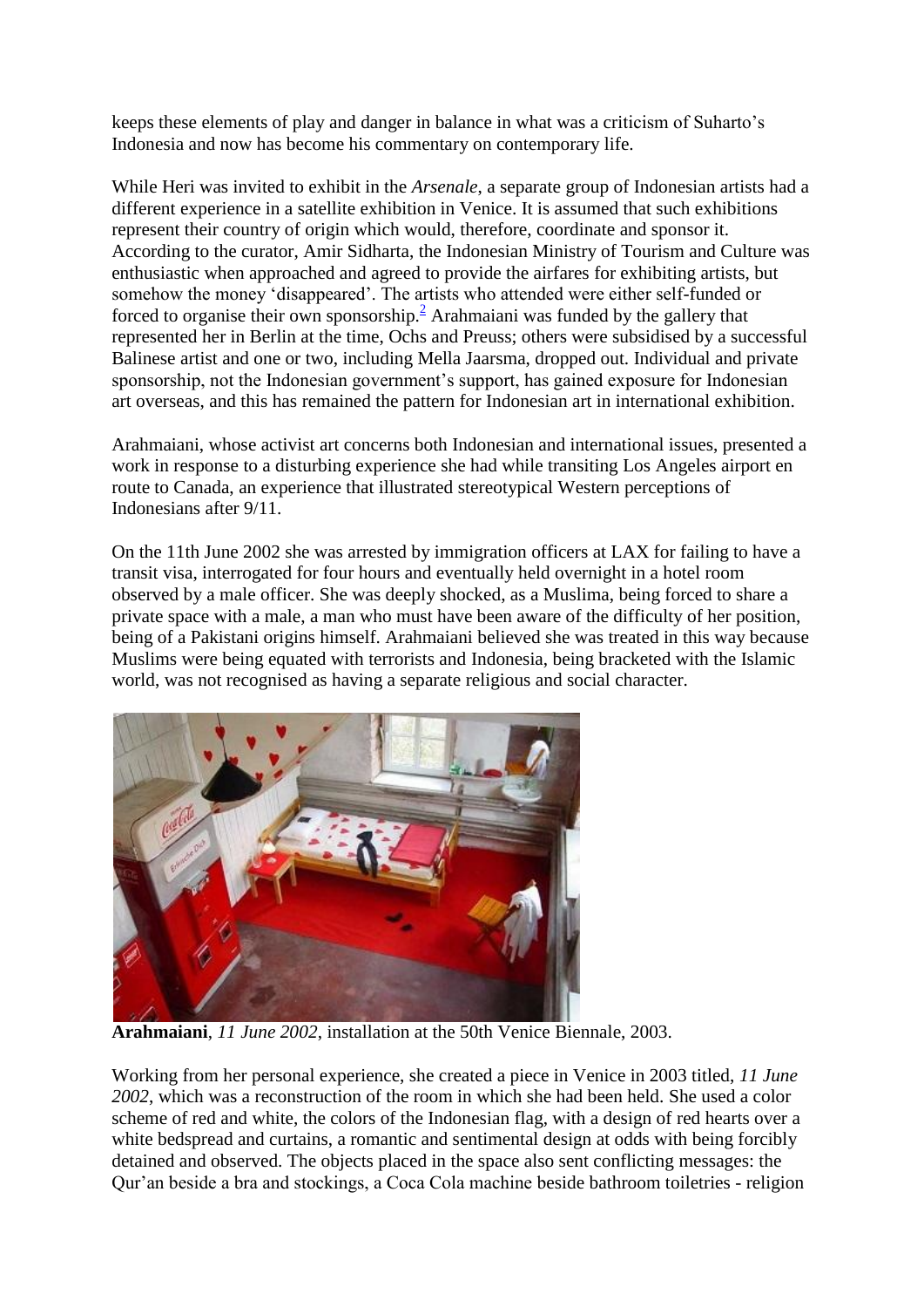beside intimate items of female clothing and capitalism and consumerism juxtaposed with personal cleanliness. Viewers encountering this bedroom in an exhibition would question what it was about and be drawn in an oblique. Javanese way, into considering the rising tide of anti Islamic paranoia through Arahmaiani's experience in an intimate environment.

The other artists in this satellite exhibition were Dadang Christanto, Tisna Sanjaya and the Balinese artist, Made Wianta. The title was *Mourning of the World* which was a play on words from a comment made by Nehru on visiting Bali in 1950, when he described Bali as 'The Morning of the World'. Just two years after 9/11 and one year after deadly bombs were exploded on Kuta Beach, Bali seemed a 'paradise lost'. This was the starting point for works from all four artists, their work addressing violence and conflict in the modern world.

Another satellite exhibition of Indonesian artists was held for the 51<sup>st</sup> Venice Biennale in 2005, curated by Dwi Marianto. The artists were Entang Wiharso, Noor Ibrahim, Yani Mariani Sastranegara and Krisna Murti. All but Yani Mariani were well established artists, Krisna being the first and best known Indonesian video artist. A description can be read on the [Asia Art Archive.](http://www.aaa.org.hk/WorldEvents/Details/3857)



**Jompet Kuswidananto**, *The Third Realm*, an installation in a Venetian alleyway, Venice, 2011

In 2011 Jompet Kuswidananto installed a work, titled *The Third Realm*, for the 54<sup>th</sup> Biennale, using the narrow passageways near the *Arsenale* to mount an installation concerning colonial history, a theme he has explored in previous works. This was an independent project organized by Arthub Asia, a non-profit contemporary art initiative, and the Gervasuti Foundation. Although the artworks in both exhibitions addressed Indonesian cultural issues, once again Indonesian art in international exhibition was instigated by private initiative and presented by independent organizations rather than the nation.